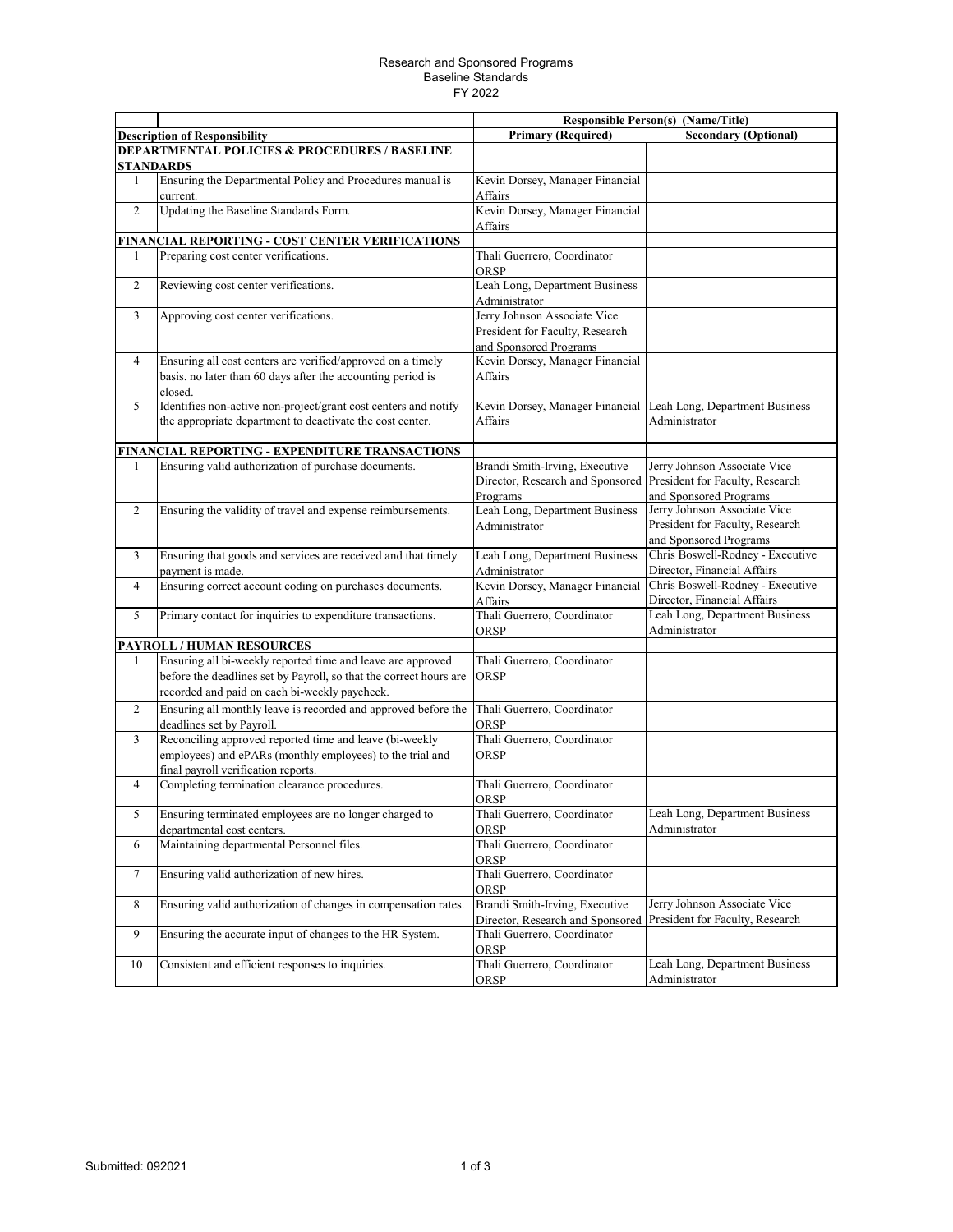## Research and Sponsored Programs Baseline Standards FY 2022

|                                |                                                                                                                             | <b>Responsible Person(s) (Name/Title)</b>                                                                      |                                                                                           |  |  |
|--------------------------------|-----------------------------------------------------------------------------------------------------------------------------|----------------------------------------------------------------------------------------------------------------|-------------------------------------------------------------------------------------------|--|--|
|                                | <b>Description of Responsibility</b>                                                                                        | <b>Primary (Required)</b>                                                                                      | <b>Secondary (Optional)</b>                                                               |  |  |
| <b>CASH HANDLING</b>           |                                                                                                                             |                                                                                                                |                                                                                           |  |  |
| 1                              | Collecting cash, checks, etc.                                                                                               | Thali Guerrero, Coordinator<br>ORSP                                                                            |                                                                                           |  |  |
| $\mathfrak{2}$                 | Prepares Departmental Deposit Form.                                                                                         | Thali Guerrero, Coordinator<br>ORSP                                                                            |                                                                                           |  |  |
| 3                              | Approves Departmental Deposit Form.                                                                                         | Brandi Smith-Irving, Executive<br>Director, Research and Sponsored                                             |                                                                                           |  |  |
| 4                              |                                                                                                                             | Thali Guerrero, Coordinator                                                                                    |                                                                                           |  |  |
|                                | Transports deposit to the Cashiers Office.                                                                                  | ORSP                                                                                                           |                                                                                           |  |  |
| 5                              | Preparing Journal Entries.                                                                                                  | Kevin Dorsey, Manager Financial                                                                                |                                                                                           |  |  |
|                                |                                                                                                                             | Affairs                                                                                                        |                                                                                           |  |  |
| 6                              | Verifying deposits posted correctly in the Finance System.                                                                  | Kevin Dorsey, Manager Financial<br>Affairs                                                                     |                                                                                           |  |  |
| $\tau$                         | Adequacy of physical safeguards of cash receipts and<br>equivalent.                                                         | Thali Guerrero, Coordinator<br>ORSP                                                                            |                                                                                           |  |  |
| 8                              | Ensuring deposits are made timely.                                                                                          | Kevin Dorsey, Manager Financial<br>Affairs                                                                     |                                                                                           |  |  |
| 9                              | Ensuring all employees who handle cash have completed Cash                                                                  | Brandi Smith-Irving, Executive                                                                                 | Jerry Johnson Associate Vice                                                              |  |  |
|                                | Security Procedures or Cash Deposit and Security Procedures                                                                 | Director, Research and Sponsored                                                                               | President for Faculty, Research                                                           |  |  |
|                                | training.                                                                                                                   | Programs                                                                                                       | and Sponsored Programs                                                                    |  |  |
| 10                             | Updating Cash Handling Procedures as needed.                                                                                | Kevin Dorsey, Manager Financial                                                                                |                                                                                           |  |  |
|                                |                                                                                                                             | Affairs                                                                                                        |                                                                                           |  |  |
| 11                             | Consistent and efficient responses to inquiries.                                                                            | Thali Guerrero, Coordinator                                                                                    | Leah Long, Department Business                                                            |  |  |
|                                |                                                                                                                             | ORSP                                                                                                           | Administrator                                                                             |  |  |
|                                | PETTY CASH                                                                                                                  |                                                                                                                |                                                                                           |  |  |
| 1                              | Preparing petty cash disbursements.                                                                                         | NA                                                                                                             |                                                                                           |  |  |
| $\overline{c}$                 | Ensuring petty cash disbursements are not for more than \$100.                                                              | NA                                                                                                             |                                                                                           |  |  |
| 3                              | Ensuring petty cash disbursements are made for only authorized<br>purposes.                                                 | NA                                                                                                             |                                                                                           |  |  |
| $\overline{4}$                 | Approving petty cash disbursements.                                                                                         | NA                                                                                                             |                                                                                           |  |  |
| 5                              | Replenishing the petty cash fund timely.                                                                                    | NA                                                                                                             |                                                                                           |  |  |
| 6                              | Ensuring the petty cash fund is balanced after each<br>disbursement.                                                        | NA                                                                                                             |                                                                                           |  |  |
| <b>CONTRACT ADMINISTRATION</b> |                                                                                                                             |                                                                                                                |                                                                                           |  |  |
| 1                              | Ensuring departmental personnel comply with contract<br>administration policies/procedures.                                 | Brandi Smith-Irving, Executive<br>Director, Research and Sponsored<br>Programs                                 | Jerry Johnson Associate Vice<br>President for Faculty, Research<br>and Sponsored Programs |  |  |
|                                | PROPERTY MANAGEMENT                                                                                                         |                                                                                                                |                                                                                           |  |  |
| 1                              | Performing the annual inventory.                                                                                            | Thali Guerrero, Coordinator<br>ORSP                                                                            |                                                                                           |  |  |
| $\overline{c}$                 | Ensuring the annual inventory was completed correctly.                                                                      | Brandi Smith-Irving, Executive<br>Director, Research and Sponsored President for Faculty, Research<br>Programs | Jerry Johnson Associate Vice<br>and Sponsored Programs                                    |  |  |
| 3                              | Tagging equipment.                                                                                                          | IT                                                                                                             |                                                                                           |  |  |
| $\overline{4}$                 | Approving requests for removal of equipment from campus.                                                                    | Brandi Smith-Irving, Executive<br>Director, Research and Sponsored<br>Programs                                 | Jerry Johnson Associate Vice<br>President for Faculty, Research<br>and Sponsored Programs |  |  |
|                                | <b>DISCLOSURE FORMS</b>                                                                                                     |                                                                                                                |                                                                                           |  |  |
| 1                              | Ensuring all employees with purchasing influence complete the<br>annual Related Party disclosure statement online.          | Brandi Smith-Irving, Executive<br>Director, Research and Sponsored                                             | Jerry Johnson Associate Vice<br>President for Faculty, Research                           |  |  |
| $\overline{c}$                 | Ensuring all full time, benefits eligible, exempt faculty and staff<br>complete the Consulting disclosure statement online. | Brandi Smith-Irving, Executive<br>Director, Research and Sponsored President for Faculty, Research             | Jerry Johnson Associate Vice                                                              |  |  |
| 3                              | Ensuring that all Principal and Co-Principal Investigators                                                                  | Brandi Smith-Irving, Executive                                                                                 | Jerry Johnson Associate Vice                                                              |  |  |
|                                | complete the annual Conflict of Interest disclosure statement for                                                           | Director, Research and Sponsored                                                                               | President for Faculty, Research                                                           |  |  |
|                                | the Office of Research and Sponsored Programs                                                                               | Programs                                                                                                       |                                                                                           |  |  |
|                                | RESEARCH ADMINISTRATION                                                                                                     |                                                                                                                | and Sponsored Programs                                                                    |  |  |
|                                | Verifies that all grant cost centers contain positive budgetary                                                             |                                                                                                                |                                                                                           |  |  |
| 1                              | balances.                                                                                                                   | NA                                                                                                             |                                                                                           |  |  |
|                                |                                                                                                                             |                                                                                                                |                                                                                           |  |  |